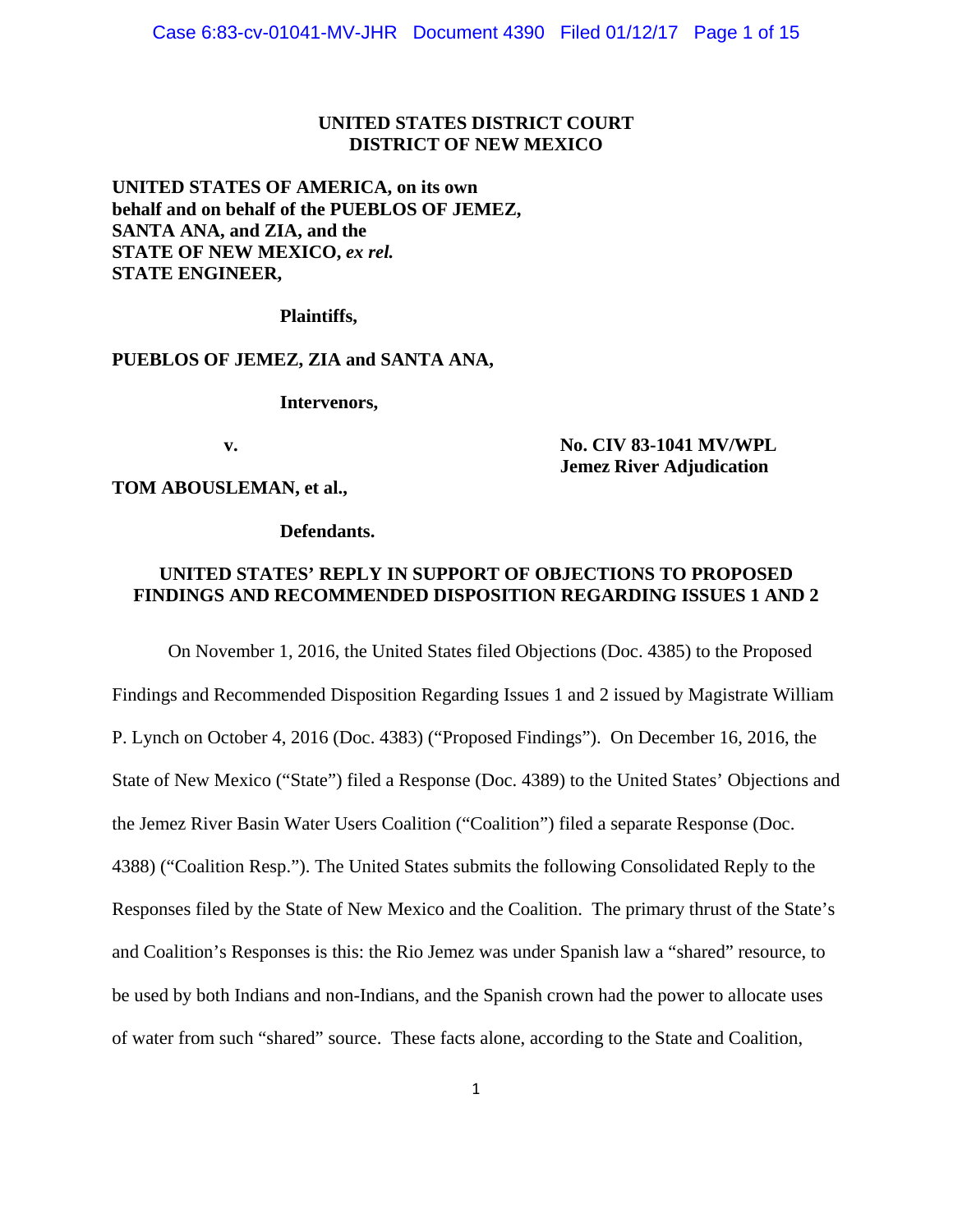### Case 6:83-cv-01041-MV-JHR Document 4390 Filed 01/12/17 Page 2 of 15

extinguished the Pueblos' aboriginal water rights and no further action, edict or order was necessary by any Spanish official to eliminate the Pueblos' aboriginal rights. The State and Coalition are wrong. The Spanish crown undoubtedly had the authority, as sovereign, to allocate water rights among those who "shared" a common source. To extinguish the Pueblos' aboriginal rights, the crown, through a "plain and unambiguous" action, *United States v. Santa Fe Pacific R.R. Co*., 314 U.S. 339, 346 (1941), must have actually acted on its power, by issuing an order or edict allocating rights to a water source requiring the Pueblos, as a result of such allocation, to reduce their water uses from what the Pueblos otherwise would use. The crown did not do so. To the contrary, during the entire Spanish colonial period in New Mexico, the Pueblos used all the water they saw fit to use, with no interference by the Spanish crown.

 I. This Court Expressly Recognized that Indian Aboriginal Rights Apply to Uses of Water on Aboriginal Lands, and the Coalition's Contention that Aboriginal Rights Doctrine does Not Apply to the Pueblos is Specious

 In its October 4, 2004 Memorandum Decision and Order (Doc. 4051), this Court held that the doctrine of Indian aboriginal title applied to the Pueblos and that such doctrine specifically encompassed the Pueblos' aboriginal right to use water on their lands. *Id.* at 19-21. This Court stated that "in addition to the right to occupancy, aboriginal title includes the use of the waters and natural resources on those lands where the Indians hold aboriginal title," *id.* at 20 and that the "policy of respecting aboriginal rights applies to the lands ceded to the United States by Mexico in the Treaty of Guadalupe Hidalgo." *Id. See also* Proposed Findings at 3. Notwithstanding this Court's holdings, the Coalition contends that imposition of the doctrine of Indian aboriginal title would be "improper" here. Coalition Resp. at 4. The Coalition's position is specious and should be summarily rejected.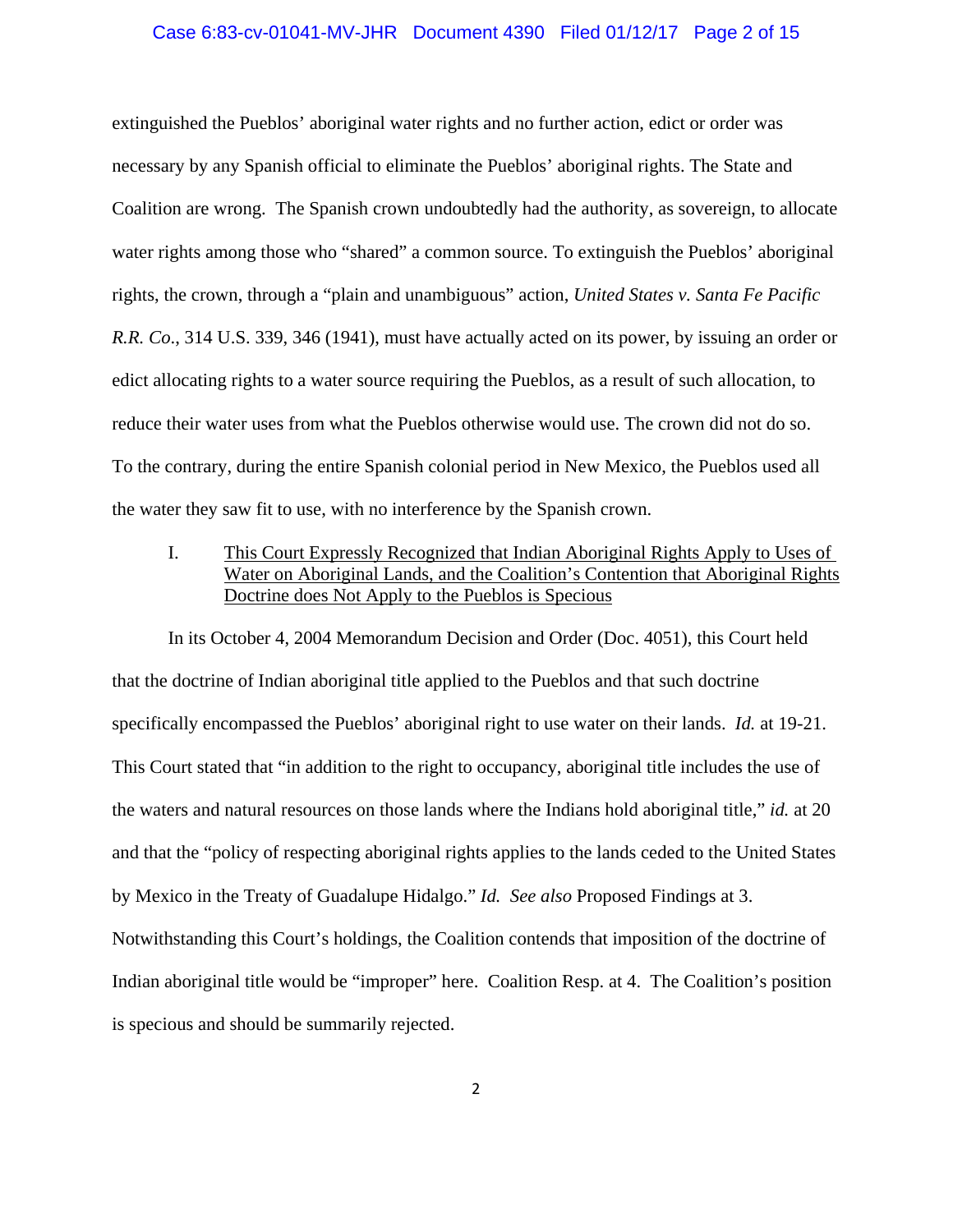II. Any Sovereign Would Have Had the Right to Allocate Uses of a Common Water Source; the Fact that Spain held Ultimate "Control" over Uses of Water Does Not, in Itself, Justify a Finding of Extinguishment of the Pueblos' Aboriginal Rights.

 The Coalition asserts that "Spanish conquest and occupation itself" extinguished the Pueblos' aboriginal water rights because, once the Spanish crown exerted its sovereign control, the Pueblos no longer had "total command" of the use of the waters. Coalition Resp. at 13. It similarly asserts that "in all cases the right to water from a common source was based on a choice made by the conquering sovereign, not the conquered subjects." Coalition Resp. at 12. The State makes similar assertions. State's Resp. at 10. *See also* State's Resp. at 6 ("once the waters of the river were shared, they became public waters, under the authority of the Spanish crown"). Focus on the power of the dominant sovereign to make decisions on how water sources are to be used, however, is misplaced.

 The fact that the crown, rather than the Pueblos, had the ultimate power to "control" uses of water is not particularly remarkable or significant. Any dominant sovereign has the authority to control resources in its territory. Thus, the mere power to allocate water rights and extinguish aboriginal rights, in itself, is insufficient to accomplish the extinguishment. If power to control were enough, the Supreme Courts' lengthy discussion in *Santa Fe Pacific* regarding the ongoing existence of aboriginal rights would have been irrelevant. The Supreme Court in *Santa Fe Pacific* went to great lengths to analyze whether the sovereign took specific actions to extinguish Indian aboriginal rights, making it clear that a sovereign had to exercise that authority in order to accomplish an extinguishment. 314 U.S. at 351-353. The court made it clear that it was not enough that the sovereign had the power to extinguish aboriginal rights; such power had to be deliberately exercised.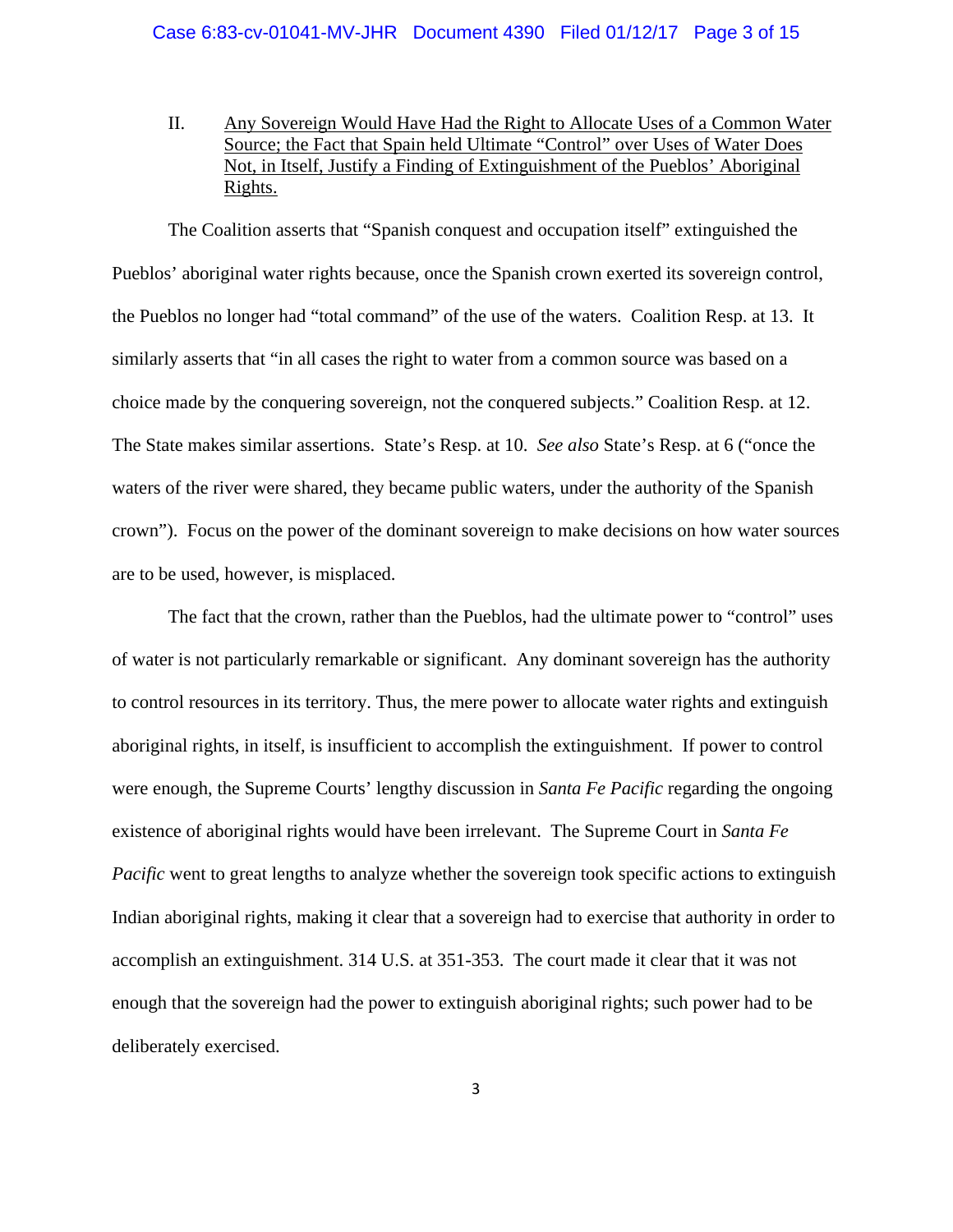# Case 6:83-cv-01041-MV-JHR Document 4390 Filed 01/12/17 Page 4 of 15

 The United States has never disputed that Spanish crown had the power to intervene and allocate uses of water in the Rio Jemez among Pueblo and non-Pueblo users. But, the crown never exercised its power. The Coalition contends that it was up to the "conquering sovereign" to make "choices" on how water from a common source was to be used. Coalition Resp. at 12. The State similarly contends that "the Pueblos did not decide who received the water – the Spanish, and later, the Mexican officials did." State's Resp. at 12. Neither the State nor the Coalition, however, cite to any evidence to show that the crown made *any* allocation decisions. Thus, any potential sovereign authority the crown had to allocate water rights was unexercised and purely theoretical.

# III. The Mere Fact that the Rio Jemez was Used by Both the Pueblos and Non Pueblo Users Does Not Mean that the Pueblos' Aboriginal Water Rights Were Extinguished

The State and Coalition repeatedly assert in their Responses that under Spanish law common sources of water were "shared" or "common" resources to be used by both Indians and non-Indians. State Resp. at 7 ("[I]t was the Spanish crown's act of imposing sharing of the water that exercised their legal dominion and control over the river as a public resource to be shared in common with others that extinguished the Pueblos' exclusive use and occupancy of the waters of the river"); Coalition Resp. at 11-12 ("[W]ith the Spanish conquest the laws of the new sovereign controlled access to common, shared water sources").<sup>1</sup> The State and Coalition further assert that, because both Indians and non-Indians had the right under Spanish law to use water from a "common" source, the Pueblos lost their "exclusive" right to use water and therefore, *ipso facto,*

<sup>&</sup>lt;sup>1</sup> The State and Coalition refer to the "shared" or "common" water resource numerous times in their Responses. See State's Resp. at 4, 7, 8, 9, 10, 11, and 13; Coalition's Resp. at 7, 12, 13, 14, 15, 17, 18, and 24.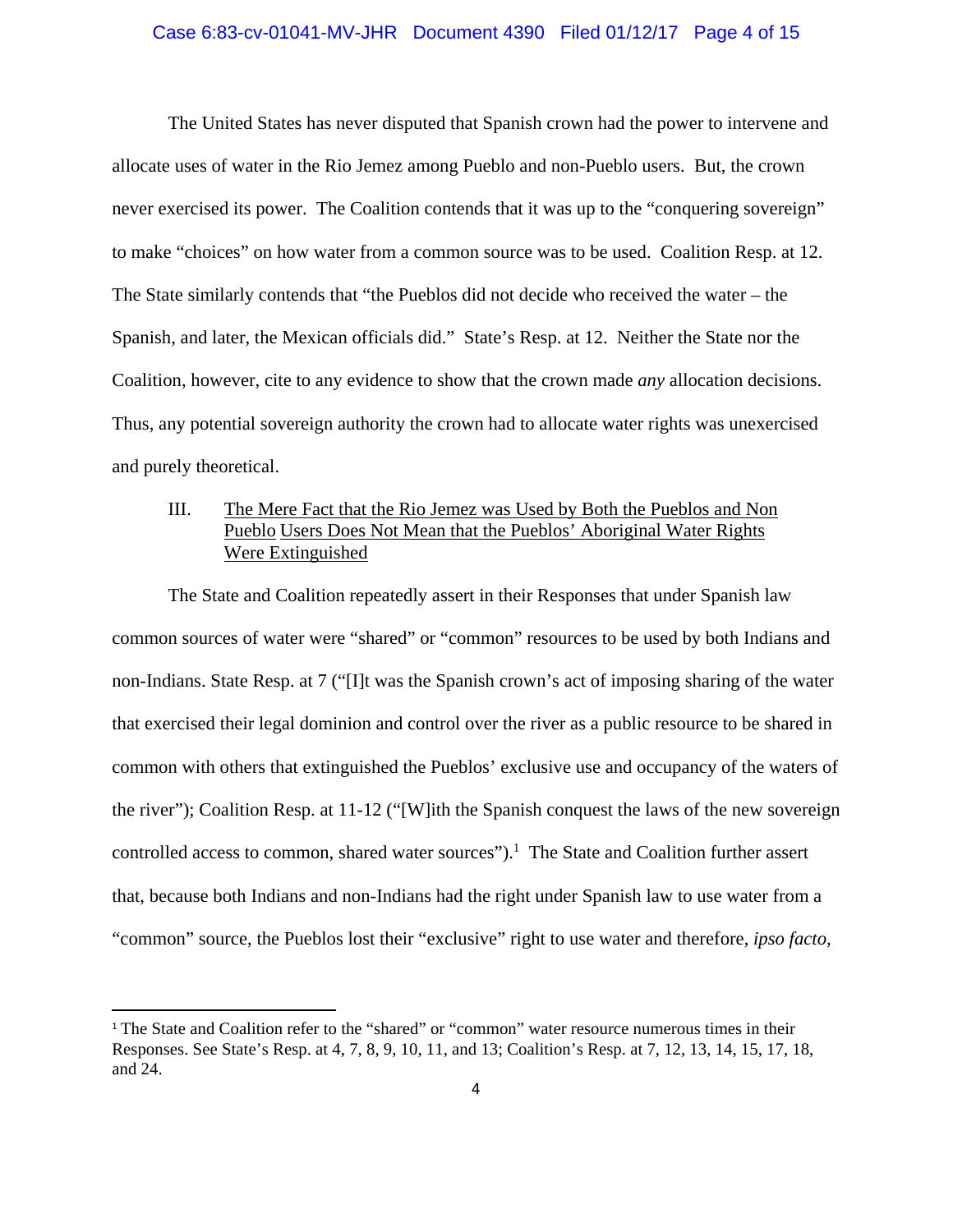# Case 6:83-cv-01041-MV-JHR Document 4390 Filed 01/12/17 Page 5 of 15

the Pueblos' aboriginal rights were extinguished. States' Resp. at 7; Coalition's Resp. at 11-12. The State and Coalition are mistaken because the fact that both Pueblos and non-Pueblos may have used water from the same source does not mean the Pueblos' aboriginal rights were extinguished.

As the United States explained in its Objections at 23-24, the Tenth Circuit, in *Pueblo of Jemez v. United States, 790 F.3d 1143 (10<sup>th</sup> Cir. 2015) expressly rejected the argument made by* the State and Coalition. Indian aboriginal rights are not necessarily extinguished when non-Indians used or held possessory rights to the same resource as the Indians. *Id.* at 1167. The court stated that, although settlement of lands in Indian aboriginal territory by non-Indians, with federal government authorization, was "an important indicator of when aboriginal title was lost." *Id*. at 1167, citing to *Gila River Pima Maricopa Indian Community v. United States*, 494 F.2d 1386, 1321 (1974) such authorized settlement was "only one of various factors to be considered" when determining if aboriginal title was lost. *Id*. The Tenth Circuit held that the critical inquiry necessary to determine whether aboriginal title was lost is "whether anyone has *actually interfered with* the Jemez Pueblo's traditional occupancy and uses of land in question." *Id*. at 1168 (emphasis added). The analysis is fact specific and, pursuant to *Jemez*, one cannot presume that aboriginal rights are lost merely because non-Indians used or "shared" the same resource.

 Remarkably, the State and Coalition ignore the *Tenth Circuit's holding in Jemez (*in fact, the State fails to even cite the *Jemez* decision)<sup>2</sup> contending that, because the Pueblos' rights to use were no longer "exclusive" (i.e. the Rio Jemez was a "shared" resource) the Pueblos'

<sup>2</sup> The Coalition cites to *Jemez,* Coalition's Resp. at 9, but does not discuss the express holding in *Jemez* that the use of resources by non-Indians, even with governmental authorization does not, in itself, necessarily constitute extinguishment of Indian aboriginal title.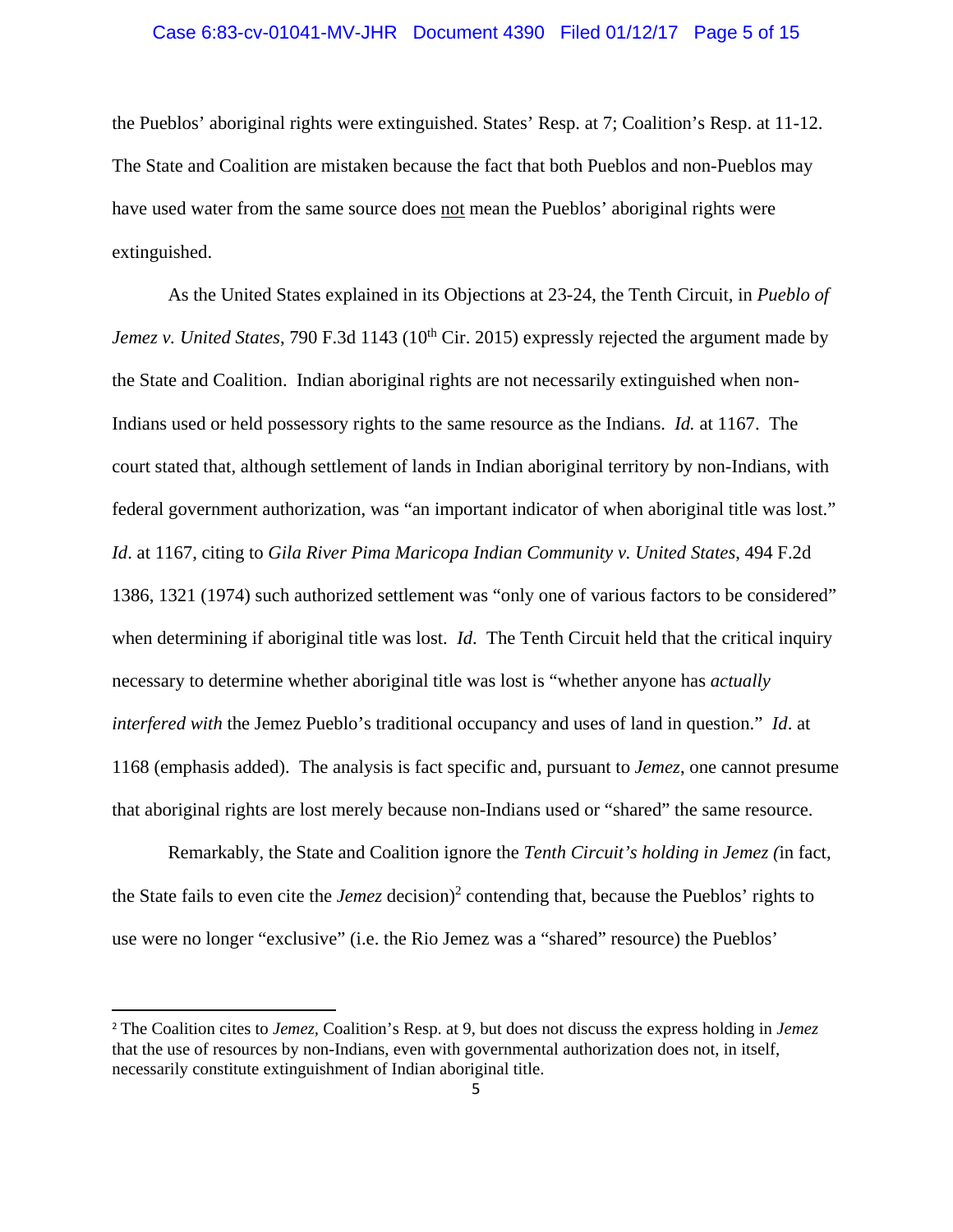#### Case 6:83-cv-01041-MV-JHR Document 4390 Filed 01/12/17 Page 6 of 15

aboriginal rights were *ipso facto* extinguished. State's Resp. at 7. Coalition Resp. at 11-12. Taking the State's and Coalition's argument to its logical extension, every Pueblo's aboriginal water rights would be extinguished the moment any water source was shared with any non-Indian. This is not the law. The fact that both Pueblos and non-Indians may have "shared" the same water source is by itself not significant. The critical inquiry pursuant to *Jemez* is: did the fact that non-Pueblos used the same source of water as the Pueblos result in any *actual interference* with the Pueblos' rights to use water?

 The Pueblos' rights to use water were not affected merely because non-Indians used the same water source, as the State's expert concedes. Under Spanish law, it was only when a conflict arose that allocation of the waters of a common water source became necessary and it was only then, *after* a decision on allocation was actually made by the appropriate Spanish or Mexican official, that actual restrictions on the amount of water that the Pueblos could use would have materialized. Tr. at 175-176. Dr. Cutter explained that although common sources of water were to be shared, that did not require the Pueblos to reduce their uses of water unless there was "some kind of complaint that some harm was being done, which kicked in the machinery of the government" and that Pueblos' water uses could continue absent direct "action by the government." *Id.* Absent government intervention, the Pueblos were "free to use the water." *Id.*

The State's own expert, Professor Hall, conceded that, because no *repartimiento* took place in the Rio Jemez, the Pueblos had the right to use, and continued to use water, "without interference" throughout the Spanish and Mexican period. Tr. at 334-335. The State's and Coalition's repeated references to the Rio Jemez being a "shared" water source under Spanish law is, therefore misleading. Both Pueblos and non-Indians may used water from the same source, and in that sense the Rio Jemez was a "shared" resource. But it was not the case that the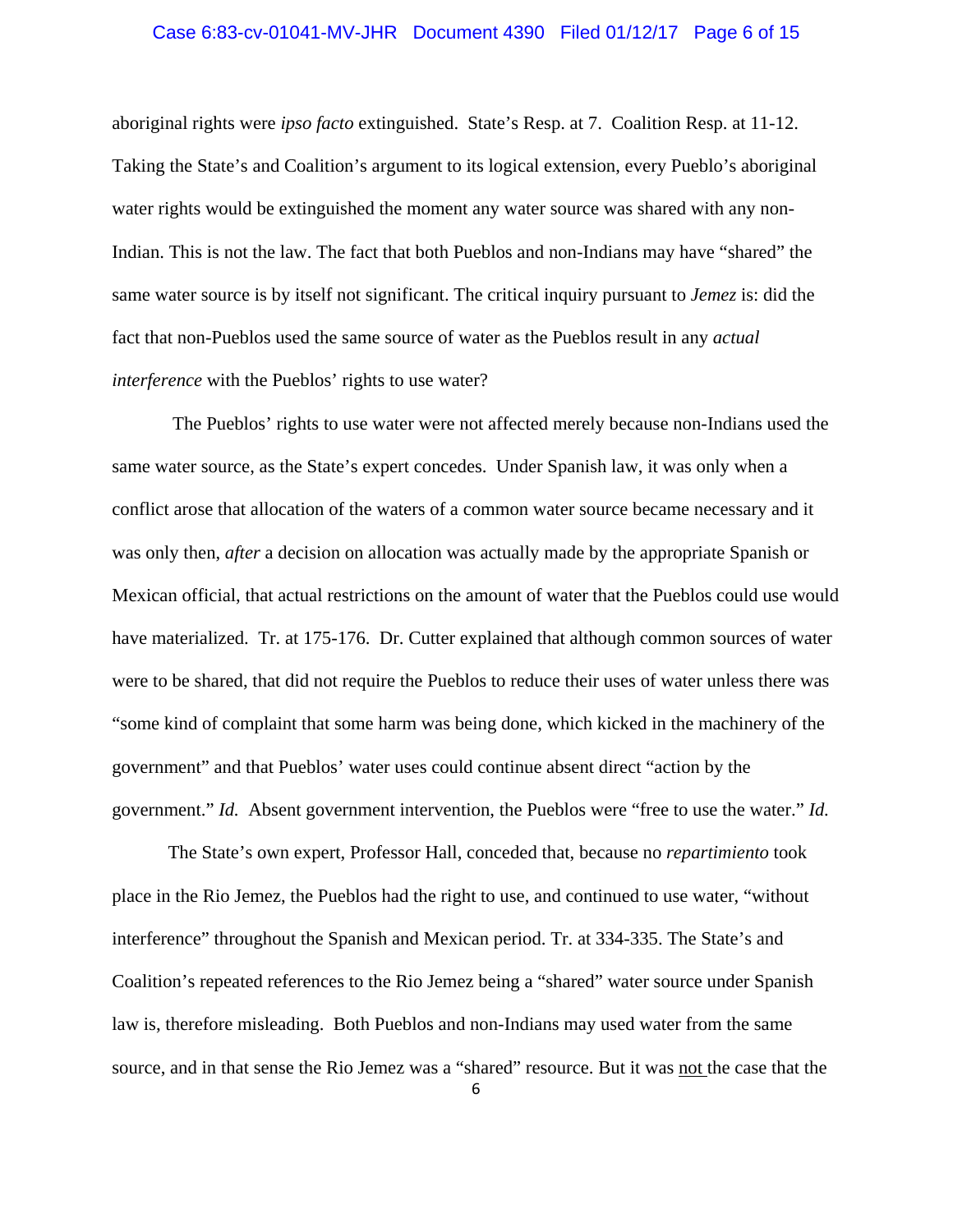#### Case 6:83-cv-01041-MV-JHR Document 4390 Filed 01/12/17 Page 7 of 15

Pueblos were required by Spanish law to reduce the amount of water they were using in order to "share" water with non-Indians. To the contrary, Pueblo uses continued, unabated. The Pueblos had the right to use such water under Spanish law unless and until Spanish officials stepped in and directed otherwise. As conceded by the State's expert, that never happened.

The State contends that "a *repartimiento* was merely a means of enforcing the legal system, not establishing it," and that "the Spanish crown's power over the waters did not depend on "someone complaining." State's Resp. at 7. It is true that the crown's *power* to allocate water rights was not contingent on "someone complaining." But, as explained above, the crown chose to intervene and allocate waters only if someone raised a complaint, and it was only then that the crown stepped in. The crown, as the dominant sovereign, could have dealt with water rights in a different manner. For example, the crown could have mandated that if the Pueblos were to use water in a way that could possibly harm others, the Pueblos needed to obtain advance approval or permission by the crown before increasing their water users. Or, the crown could have quantified, in advance, the amount of water the Pueblos could use and mandate that the Pueblo seek specific permission to increase such uses. These methods of water management likely would have reflected an intent to extinguish at least a portion of the Pueblos' right to use water. Yet, the historical record is clear that the crown did not regulate water resources in such manner.

Contrary to the State's and Coalition's argument, the issue is not a matter of the Spanish crown's power to manage or regulate uses of water; were that the case then all aboriginal rights of Pueblos in New Mexico would have instantly ended the moment the territory came under Spanish rule. Instead, the issue is: how did the crown exercise its powers to regulate uses of water? The record shows that the essence of the "system" that existed under Spanish law is that the Pueblos had the right to continue using water, unless and until a Spanish authority directed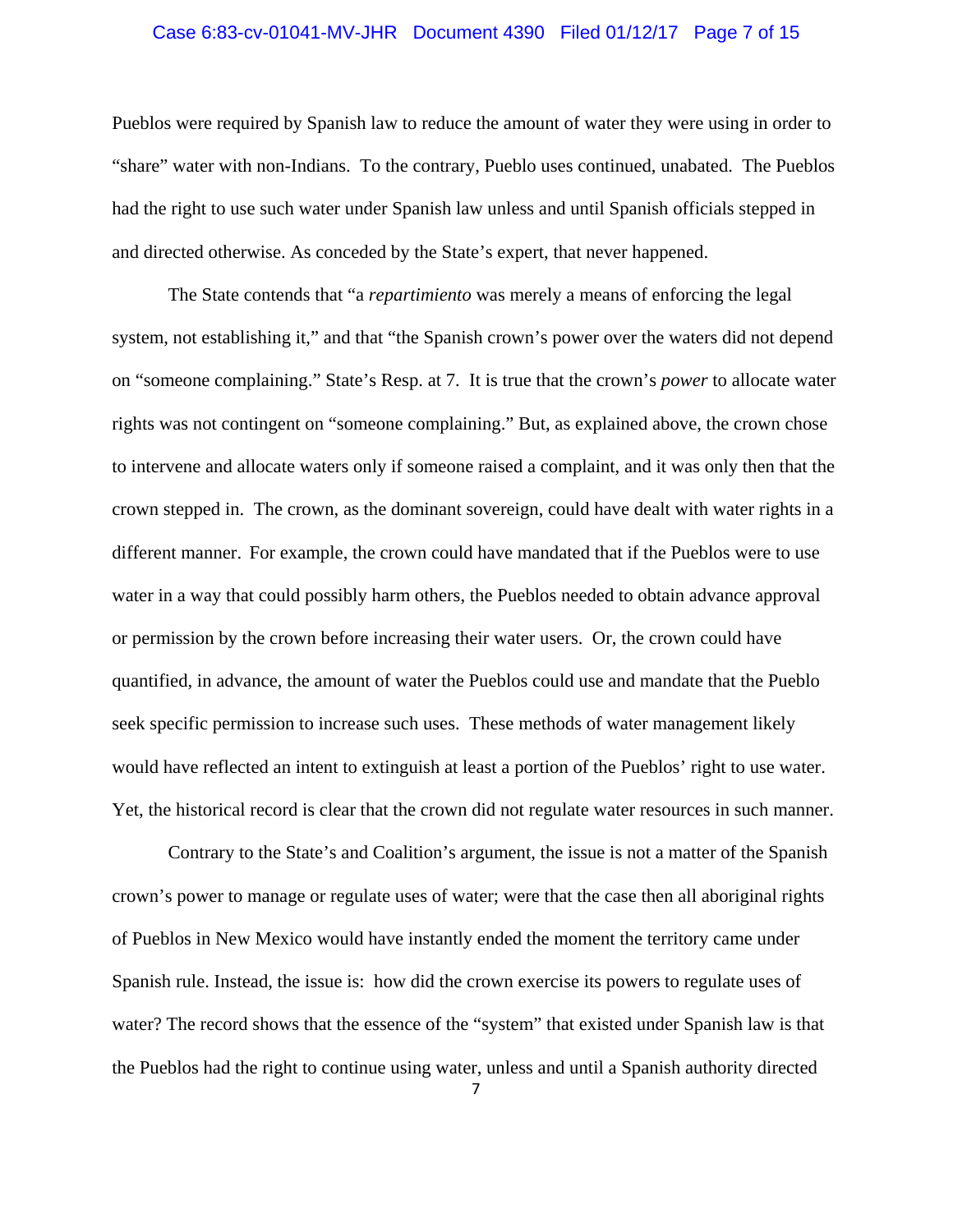#### Case 6:83-cv-01041-MV-JHR Document 4390 Filed 01/12/17 Page 8 of 15

the Pueblo otherwise. The crown never intervened, and thus there was no unambiguous action indicating an intent to extinguish the Pueblos' aboriginal rights.

 IV. The State's and Coalition's Focus on the Specific Water Rights of Non-Indians is Misdirected.

The State and Coalition devote numerous pages of their Responses discussing the alleged water rights of non-Indians and contend that the granting of water rights to non-Indians was, in itself, an act of the sovereign to extinguish the Pueblos' aboriginal rights.<sup>3</sup> The State, citing to land grants issued by the Spanish crown to several non-Indian communities, State's Resp. at 9- 10, contends that "by granting lands for irrigation to settlers both upstream and downstream on the river, Spain unambiguously and plainly asserted dominion over the waters by limiting and allocating the amount of water supply formerly controlled exclusively by the Pueblos." *Id*. at 10. The Coalition makes similar arguments. *See* Coalition Resp. at 8 (the Spanish crown's granting of water rights to Spanish settlers "can only be seen as a plain and unambiguous encroachment on the Pueblos' uses of those waters").

The extent to which non-Indians held water rights in the Rio Jemez Valley is a red herring. It is correct that under Spanish law grants of land often included an implied right to use water on such lands. Tr. at 134. However, that has no bearing on the rights of the Pueblos' aboriginal right to use water. Neither the State nor the Coalition purport to show that there were

<sup>&</sup>lt;sup>3</sup>Although the State and Coalition made minimal references to land grants issued to San Ysidro and other non-Indian communities in briefs filed before Judge Lynch, *See* State of New Mexico's Opening Brief on Issues 1 and 2 (Doc. 4363) at 10; State of New Mexico's Response Brief on Issues No 1 and 2 (Doc. 4366) at 11;and Coalition's Opening Brief on Issues 1 and 2 (Doc. 4361) at 17, it is only in the present Responses that the State and Coalition devote lengthy discussions to these non-Indians land grants and contend that these grants, by themselves, constitute an "act" of the crown to extinguish aboriginal water rights. To a large extent, the focus of the Responses on the implied water rights of non-Indians is a new argument not fully briefed to Judge Lynch.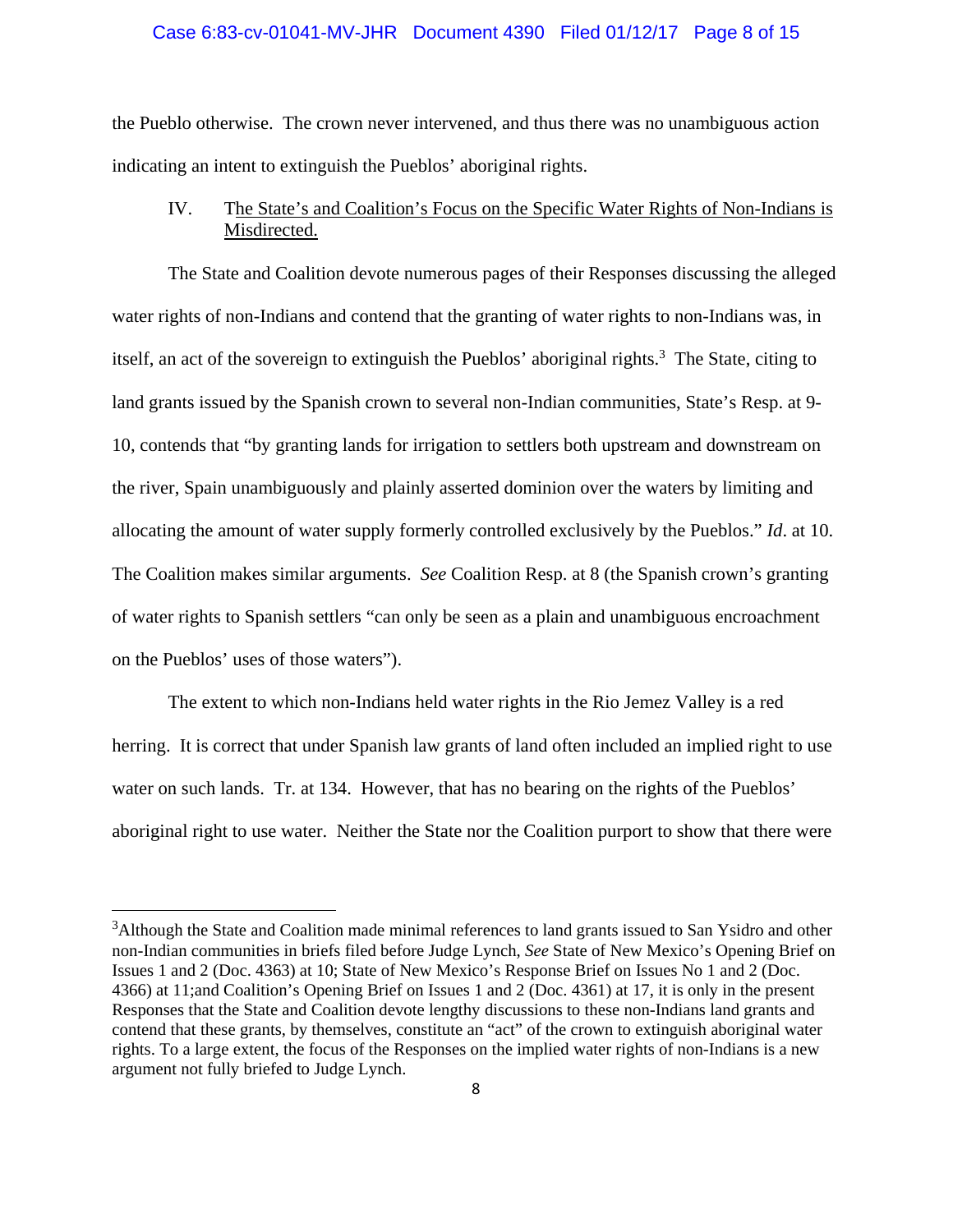#### Case 6:83-cv-01041-MV-JHR Document 4390 Filed 01/12/17 Page 9 of 15

any provisions in the land grants that somehow limited the right *of the Pueblos* to use water. The mere existence of the land grants (and accompanying implied water rights) has no legal consequence here,<sup>4</sup> *unless* Spanish or Mexican officials, precisely as a result of the consideration of the non-Indians' implied water rights, ordered the Pueblos to reduce the amount of water they were using. As explained above, that never happened.

 The bottom line is, regardless of what water rights (implied or otherwise) non-Indians may have had to use water in the Rio Jemez,<sup>5</sup> the Pueblos continued to use whatever water they saw fit. At no time did the crown ever intervene to restrict the Pueblos' water uses. The State is, therefore flatly wrong when it asserts that the crown, by granting land and implied water rights to non-Indians, asserted control over the Pueblos by "limiting and allocating the amount of water" used by the Pueblos. State's Resp. at 10. To the contrary, the crown *never* allocated the amount of water the Pueblos could use, nor did the crown direct the Pueblos to reduce the amount of water they were using so that those in San Ysidro (or other non-Indian communities) could use the water instead. Had that occurred, an argument might be premised on that action. But, that is

<sup>&</sup>lt;sup>4</sup>To support its contention that the Pueblos' water rights were extinguished, the Coalition cites to various Indian Claims Commission ("ICC") and Court of Claims cases which held that certain pueblos' aboriginal rights to land were extinguished because the Spanish crown issued land grants, covering the same parcels of land, to non-Indians. See Coalition Resp. at 8. The Tenth Circuit's decision in *Jemez*, which discusses various ICC and Court of Claims cases, sets forth the position that this Court must follow here, namely that the granting of possessory rights to non-Indians does not, by itself, mean that Indian aboriginal rights were extinguished.

<sup>5</sup> In addition to the land grants to various non-Indian communities, the State cites, as evidence that "Spain took affirmative acts" to extinguish the Pueblos' aboriginal rights, various non-Indian water rights recognized in the Partial Final Judgment and Decree on non-Pueblo, non-Federal Proprietary Rights entered by this Court on December 1, 2000, as well as several Ditch Agreements executed by the United States, ditch associations, and the State. *See* State's Resp. at 10-11. These documents focus only on non-Indians' rights and do not even purport to address the nature, scope, or priority of the Pueblos' aboriginal rights, nor do they contain any provisions imposing any obligations on the Pueblos to reduce their water uses or in any other manner to cease from exercising their aboriginal rights. These documents are not relevant.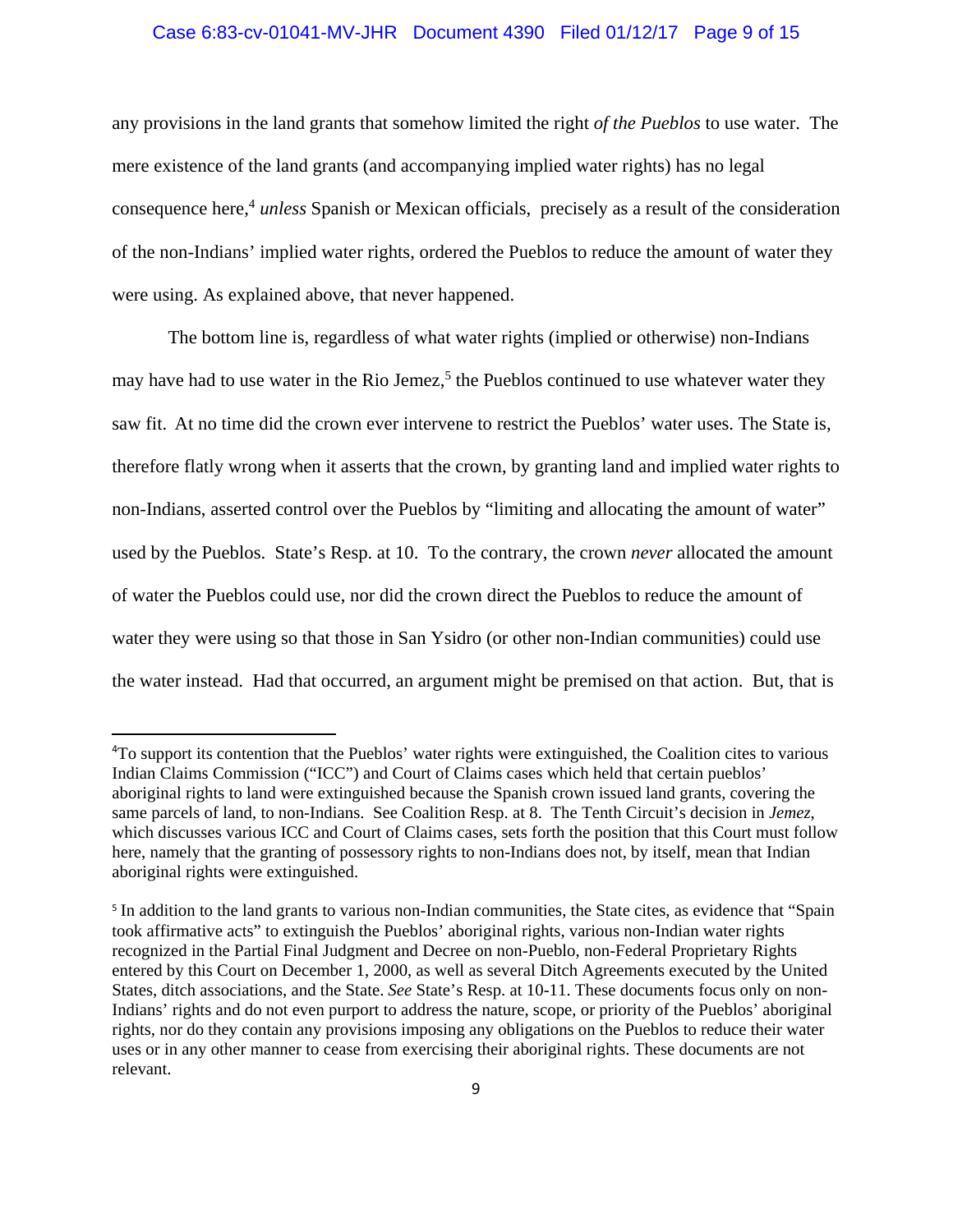# Case 6:83-cv-01041-MV-JHR Document 4390 Filed 01/12/17 Page 10 of 15

sheer speculation, as there was no *repartimiento* or other proceeding during the Spanish period to allocate uses of water in the Rio Jemez. Tr. at 334-335.

# V. There is no factual basis for the Court to speculate regarding the extent to which the Pueblos' water rights would have been reduced, it at all, if a *repartimiento* had taken place on the Rio Jemez

 Aboriginal rights can be extinguished only by unambiguous actions of a sovereign. *Santa Fe Pacific*, 314 U.S. at 346. The United States has demonstrated that no acts were taken by the Spanish crown to extinguish the Pueblos' rights. Further, even if it were assumed a *repartimiento* had taken place, there is no factual basis for this Court to make determinations as to how, exactly, the Pueblos' rights would have been modified or reduced. The State and Coalition do not even purport to demonstrate what *specific* rulings or decisions the crown would have made if a *repartimiento* had taken place. This is not surprising, given that many factors were taken into account during a *repartimiento* and it cannot be known for certain how the waters of the Rio Jemez would have been allocated more than 150 years ago.

Although several factors are considered in a *repartimient*o, the State's expert, Professor Hall, recognized that priority of use was "always a critical factor." Tr. at 235. He also conceded that, although non-Indian communities would have had standing as a community in a *repartimiento*, their standing was "obviously" not as strong as the Pueblos. *Id.* at 239. Thus, it is reasonable to assume that, had a *repartimiento* taken place, at the very least the fact that the Pueblos occupied lands long before the Spanish arrived would receive substantial, if not dispositive, consideration.

 The United States pointed out in its Objections that in the 1823 Taos *Repartimiento,* the only *repartimiento* that took place in New Mexico (which occurred during the Mexican period,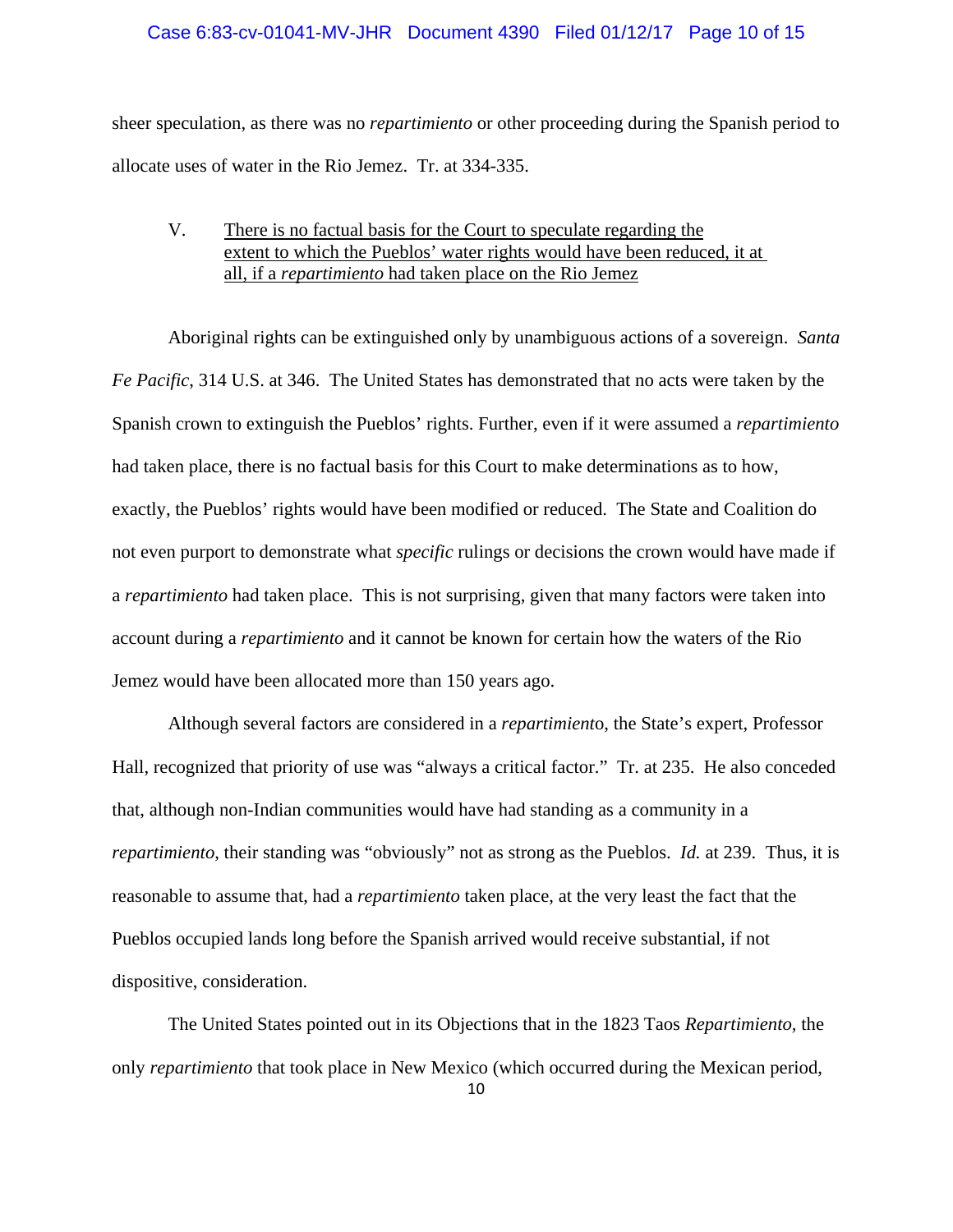#### Case 6:83-cv-01041-MV-JHR Document 4390 Filed 01/12/17 Page 11 of 15

not the Spanish period), the Mexican *ayuntamiento* fully recognized the rights of Taos Pueblo as the first user in the system. See Objections at 16-17. The State contends that Taos Pueblo "was required to share water with three non-Indian communities, including the new community of Arroyo Seco." State Resp. at 13. *See also* Coalition's Resp. at 20 ("Arroyo Seco, the "new" community, was given one surco of water"). However, neither the State nor Coalition address the fact, expressly pointed out by the United States in its Objections, that (1) the *ayuntamiento* recognized Taos Pueblo as the "*dueno despotico*", the complete owner of the river, Tr. 310, and as first users Taos Pueblo enjoyed "antiquity and superiority," *id*, and (2) the allocation of water to Arroyo Seco was expressly tied to circumstances when water was "in abundance" and that, during times of water shortage, Arroyo Seco's allocation had to be reduced to ensure that "there would be no lack of water to the first users [Taos Pueblo]." Tr. at 444-455; See Objections at 17- 18. The State and Coalition ignore these provisions in the 1823 decision and mischaracterize the nature of the ruling. Contrary to the assertions of the State and Coalition, Tao Pueblos' first priority rights, as the "first user" were, in fact, fully recognized and protected.

 The Taos *repartimiento* applied only to the waters of the Rio Lucero, and not to waters of the Rio Jemez. Thus, it is not binding in the *stare decisis* sense.<sup>6</sup> Nevertheless, the Taos *repartimiento* demonstrates that, even when non-Indians use water from a common or "shared" source of water, a *repartimiento* nevertheless can (and did) recognize and fully protect the first priority rights of a pueblo.

<sup>6</sup> The State and Coalition point to decisions rendered by a Spanish official regarding Tesuque Pueblo. See State's Resp. at 12 and Coalition's Resp. at 20. The Tesuque decision did not allocate any specific water rights. Moreover, in any event, like the Taos *Repartimiento*, the decision regarding Tesuque Pueblo was not binding on any other Pueblos- it was a *sui generis* decision.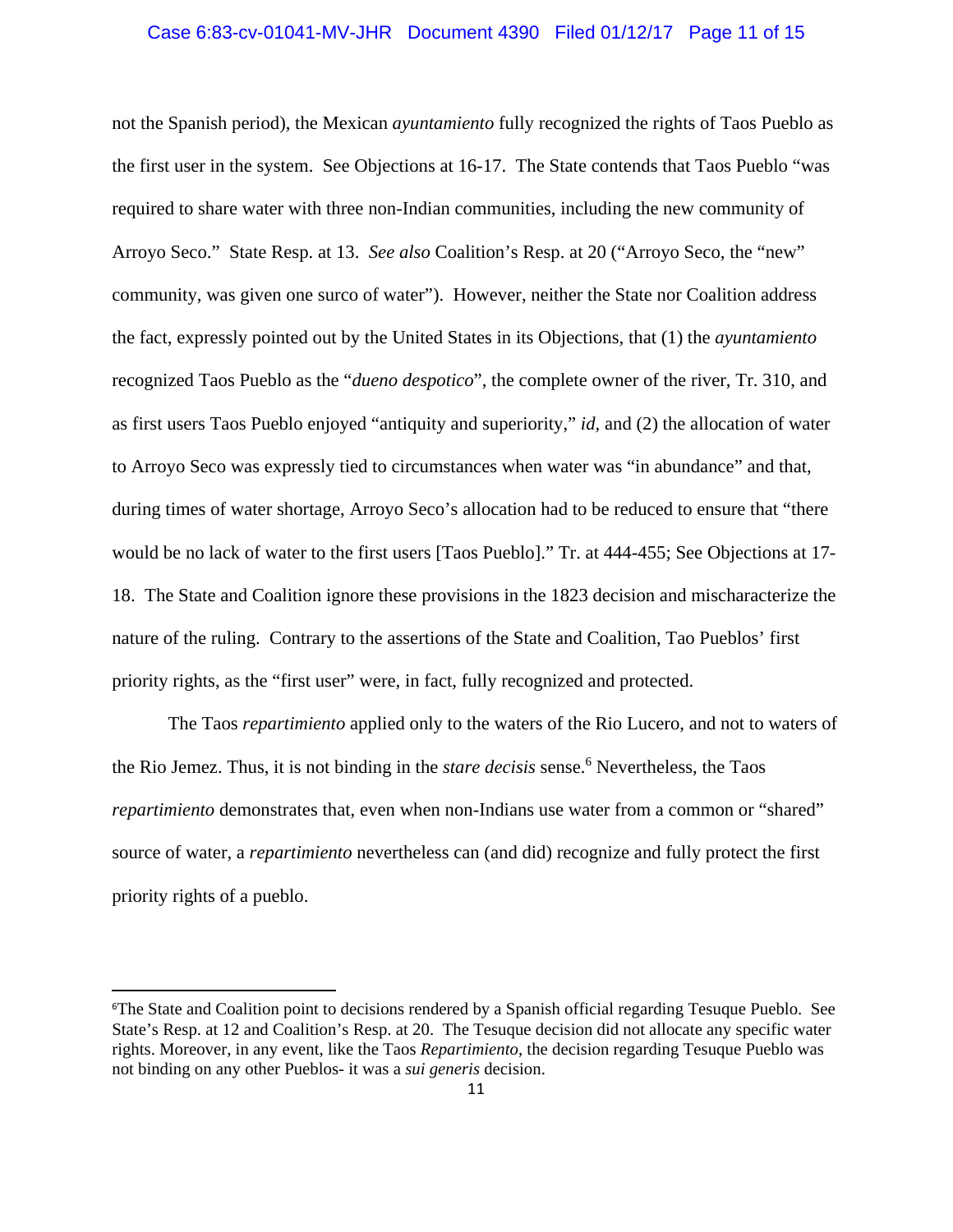#### Case 6:83-cv-01041-MV-JHR Document 4390 Filed 01/12/17 Page 12 of 15

 Of course, it is theoretically possible that, had a *repartimiento* taken place, the Pueblos' rights to use water could have been reduced in some fashion to take into account the rights or needs of non-Indian communities. But, there is no way of knowing the extent to which the Pueblos' rights to use water would have been reduced and it would be sheer speculation to guess. Thus, there is no factual basis to conclude that the Pueblos' rights were modified or extinguished, as there is no way, other than to engage in total speculation, to rule on the extent to which the exact manner in which the Pueblos' aboriginal would have been modified.

#### **CONCLUSION**

 To justify a finding that the Pueblos' aboriginal rights were extinguished, the record must show that the sovereign, the Spanish crown, took actual, "plain and unambiguous" actions, *Santa Fe Pacific*, 314 U.S. at 346, to extinguish the Pueblos' rights. The evidence shows, however, that the Pueblos used all the water they needed to sustain their communities, with no interference by the Spanish crown, during the entire Spanish colonial period in New Mexico. Neither the State nor the Coalition demonstrated in their Responses that there is any evidence to contrary, nor have they presented any legal authorities to rebut the basic principle of federal law that it is not enough that a sovereign has the power to extinguish aboriginal rights; rather, the sovereign must actually exercise such power.

Respectfully submitted,

### UNITED STATES DEPARTMENT OF JUSTICE

Date: Jan. 12, 2017  $\frac{1}{s}$  // S // James B. Cooney P.O. Box 7611 Ben Franklin Station Washington, D.C. 20044-7611 (202) 514-5406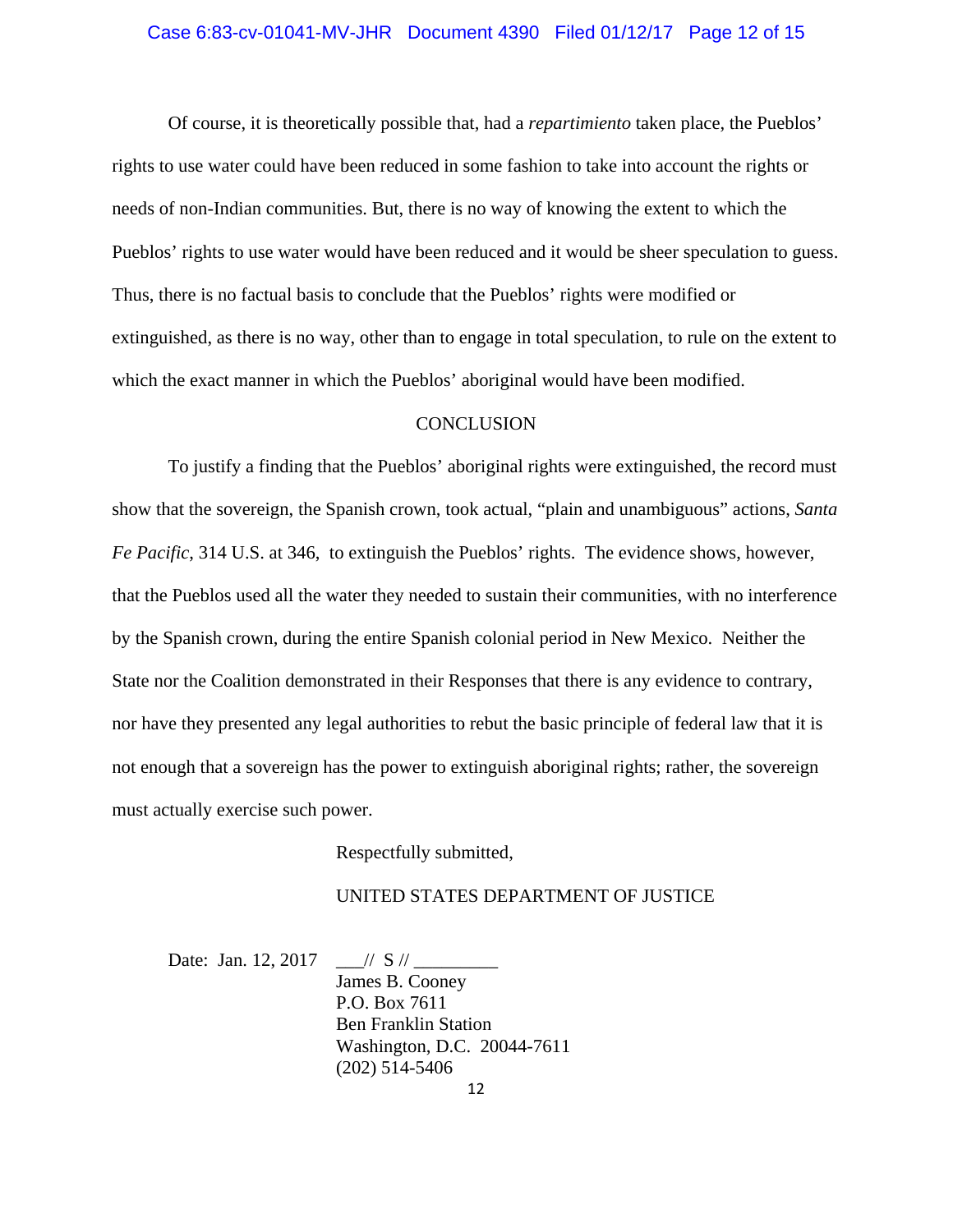## CERTIFICATE OF SERVICE

I hereby certify that on this  $12<sup>th</sup>$  day of January, 2017, I electronically filed the foregoing document with the Clerk of the Court using the CM/ECF system. The CM/ECF system will cause all CM/ECF participants to be served by electronic means. I hereby certify that, on this  $12<sup>th</sup>$  day of January, 2017, I have mailed by United States Postal Service of the foregoing document to the following non CM/ECF participants:

Joseph van R. Clarke Cuddy, Kennedy, Albetta & Ives, LLP PO Box 4160 Santa Fe, NM 87502-4160

James Curry PO Box 13073 Albuquerque, NM 87192-3073

Mary Ann Joca US Department of Agriculture General Counsel PO Box 586 Albuquerque, NM 87103

Nacimiento Community Ditch Association c/o Anthony M Jacquez 651 Fairway Loop Los Ranchos, NM 87124

Gilbert Sandoval PO Box 61 Jemez Springs, NM 87125

Ernest E. Valdez Valdez Law Firm PO Box 2385 Santa Fe, NM 87504

Dated: Jan. 12, 2017 \_\_\_//S//\_\_\_\_\_\_\_

James B. Cooney